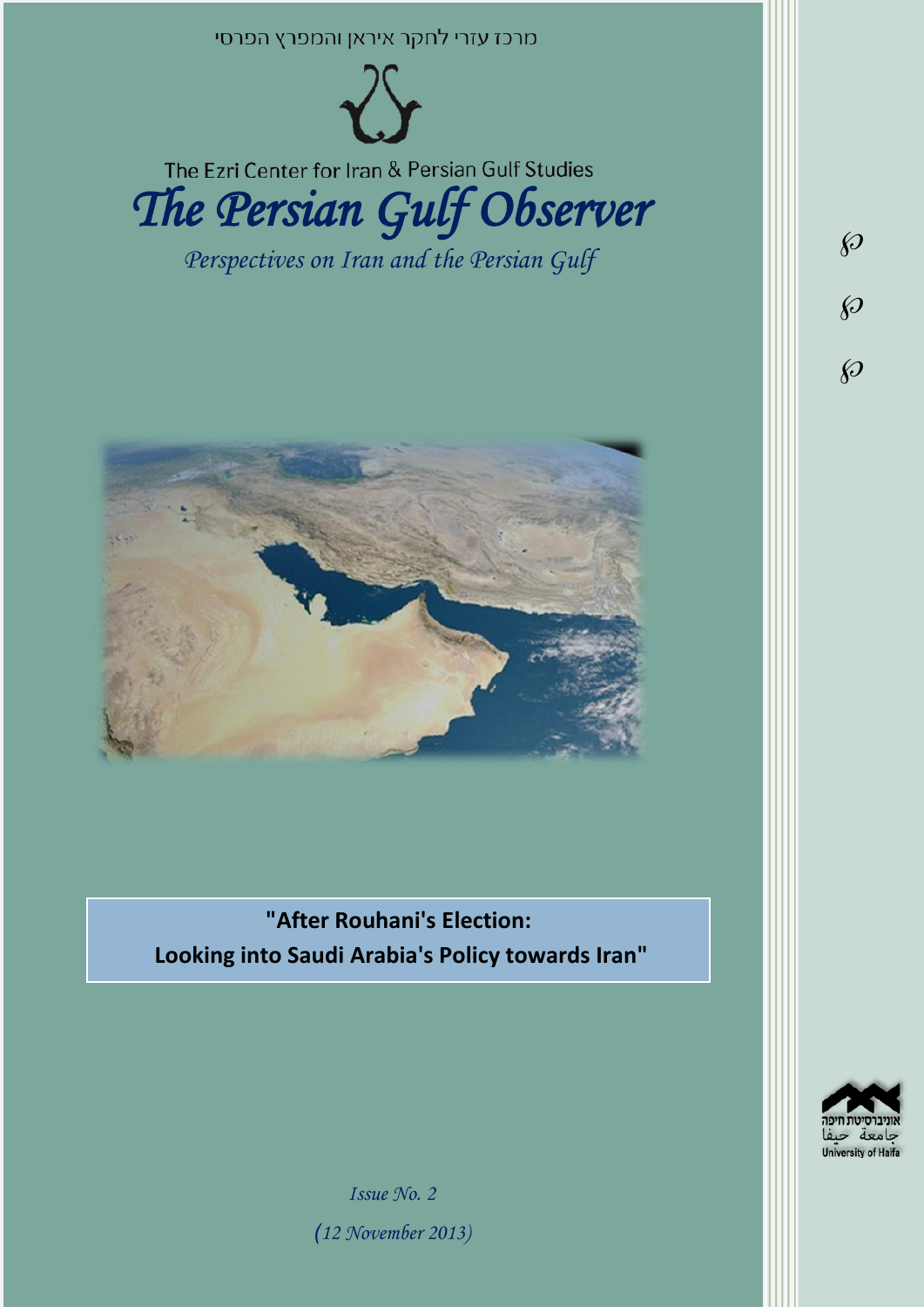The Ezri Center for Iran & Persian Gulf Studies at the University of Haifa is happy to launch *The* Persian Gulf Observer: Perspectives on Iran and the Persian Gulf. The Persian Gulf Observer will be published periodically, expressing the views and analysis of the Ezri center's researchers on various issues concerning the Persian Gulf region and the countries which lay by its shores. Attached please find the second issue written by Dr. Eran Segal on "After Rouhani's Election: Looking into Saudi Arabia's Policy towards Iran."

You are most welcome to follow the Ezri Center's twits at: <https://twitter.com/EzriCenter>, be our friend on Facebook: [https://www.facebook.com/pages/The-Ezri-Center-for-Iran-and-](https://www.facebook.com/pages/The-Ezri-Center-for-Iran-and-Persian-Gulf-Studies/141080069242626)[Persian-Gulf-Studies/141080069242626](https://www.facebook.com/pages/The-Ezri-Center-for-Iran-and-Persian-Gulf-Studies/141080069242626)

and visit our home site:<http://gulfc.haifa.ac.il/>

You are also cordially invited to visit our site in Persian [www.TeHTel.com,](http://www.tehtel.com/) where you could find interesting material on various aspects of the life in Israel.

## DOG DOG DOG DOG DOG DOG DOG

מרכז עזרי לחקר איראן והמפרץ הפרסי באוניברסיטת חיפה שמח להשיק את :*The Persian Gulf Observer* 

Perspectives on Iran and the Persian Gulf, בו יוצגו מאמרי דעה שיופצו בתדירות תקופתית, פרי- עטם של חוקרי המרכז על מגוון נושאים מאזור המפרץ הפרסי והמדינות השוכנות לחופיה.

להלן הגיליון השני ובו מאמר מאת ד"ר ערן סגל בנושא "אחרי בחירת רוחאני: מבט על המדיניות הסעודית כלפי איראן."

אנו מזמינים אתכם לעקוב אחרי ציוצי המרכז בכתובת: [EzriCenter/com.twitter://https](https://twitter.com/EzriCenter) ,

[https://www.facebook.com/pages/The-Ezri-Center-for-Iran-and-](https://www.facebook.com/pages/The-Ezri-Center-for-Iran-and-Persian-Gulf-Studies/141080069242626):כהיות חברים שלנו בפייסבוק

[Persian-Gulf-Studies/141080069242626](https://www.facebook.com/pages/The-Ezri-Center-for-Iran-and-Persian-Gulf-Studies/141080069242626)

<http://gulfc.haifa.ac.il/> ולבקר אותנו באתר הבית:

דוברי ויודעי הפרסית שביניכם מוזמנים לבקר באתר שלנו בשפה הפרסית [com.TeHTel.www](http://www.tehtel.com/) בו ניתן למצוא חומרים מעניינים על היבטים שונים של החיים בישראל.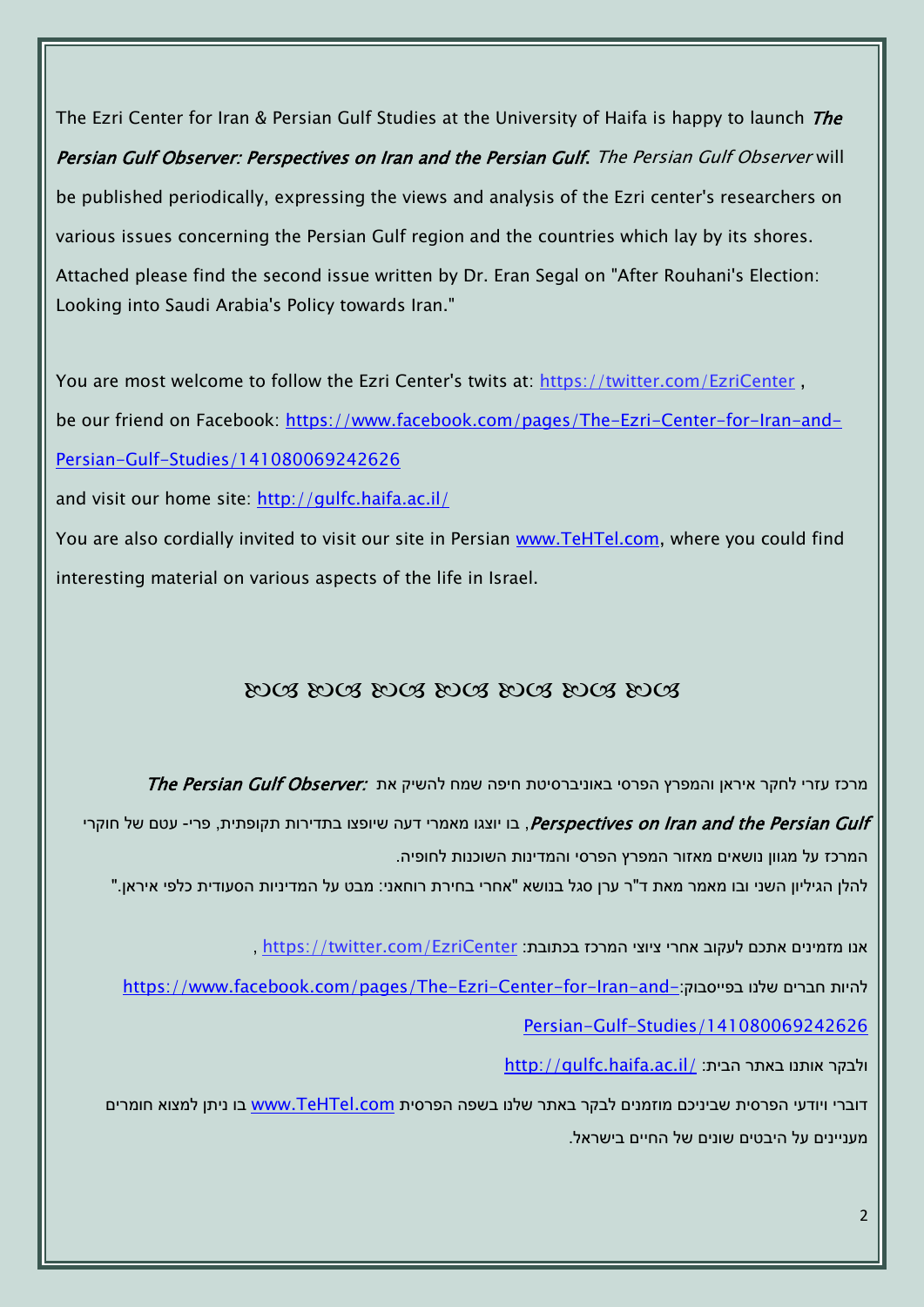## "After Rouhani's Election:

## Looking into Saudi Arabia's Policy towards Iran"

By Dr. Eran Segal

Ever since the election of Hassan Rouhani, Iran's new president, and the acceleration of negotiations between Iran and the West, what has naturally received emphasis is the growing opposition to this process by Saudi Arabia and the Gulf states. Although the Saudis provided few official statements on the matter, it is clear to everyone that they do not share the Western countries' optimism. The Gulf States and Israel have become strategic partners, so it seems, in persuading the West to reject the Iranian "smile offensive"

Nevertheless, history teaches us that the matter is far from self-explanatory. During the 1990s relations between Iran and Saudi Arabia experienced a gradual thaw, that climaxed in 1997 with the surprising victory of Mohammad Khatami in Iran's presidential election. In a manner resembling recent events the West and especially the US were at first hesitant on how to react to the change, but at that juncture it was primarily Saudi Arabia who pushed to accelerate rapprochement between Iran and the West. A series of mutual visits culminating in the reciprocal visits by Saudi Crown Prince 'Abdallah (currently King 'Abdallah) and Khatami, as well as the renewal of flights between the countries for the first time since the 1979 Islamic Revolution in Iran, symbolized for the West the Saudi desire for change. This warming of relations ran counter to the intensified conflict between the US and Iran during those years, that reflected President Clinton's Dual Containment policy designed to check both Iran and Iraq simultaneously. Saudi Arabia, like the other Gulf States, had greater reservations about the overt aggressiveness of the American approach and sought to exploit change in Iran, in order to erode this hostility and openly demur from it.<sup>1</sup>

This therefore raises the question of why the current Saudi Arabian reaction to a similar situation is the very opposite of what it was 16 years ago? The answer lies in the change produced by the "Arab Spring", but primarily in the internal tensions engendered by it rather than in terms of foreign relations. A few months ago, Toby Matthiessen published his book Sectarian Gulf<sup>2</sup> where

 $\overline{a}$ 

<http://gloria-center.org/meria/1998/09/teitelbaum.pdf>

2 Toby Matthiessen, *Sectarian Gulf: Bahrain, Saudi Arabia and the Arab Spring that Wasn't*, (Stanford: Stanford University Press, 2013)

<sup>1</sup> For details see for example: Joshua Teitelbaum "The Gulf States and the End of Dual Containment," *MERIA,* vol. 2/3 (September 1998) pp. 21-26.